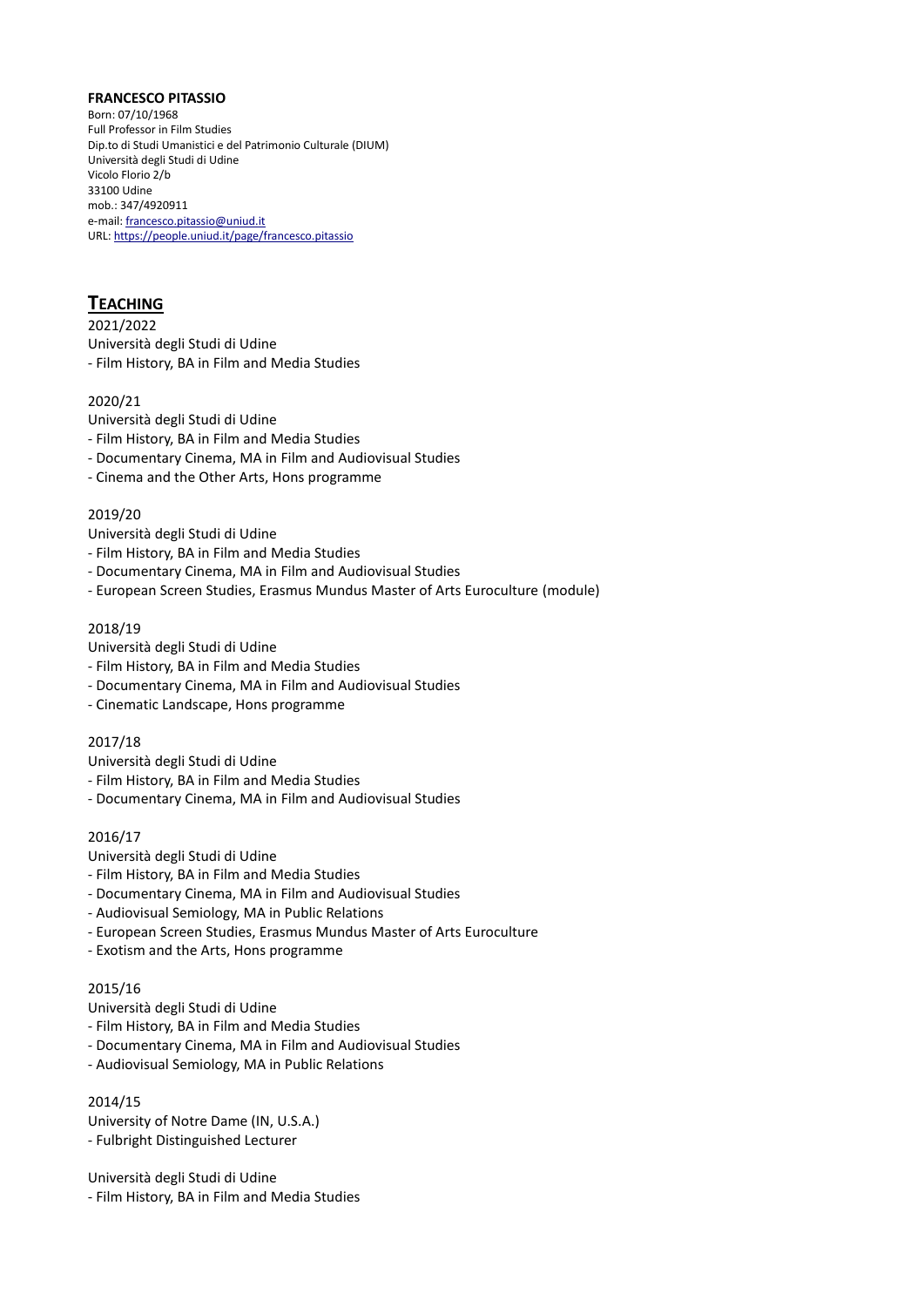- Silent Cinema, MA in Film and Audiovisual Studies
- Audiovisual Semiology, MA in Public Relations

## 2013/14

Università degli Studi di Udine

- Film History, MA in European and World Languages and Literatures
- Audiovisual Semiology, MA in Public Relations

#### 2012/13

Università degli Studi di Udine

- Film History, MA in European and World Languages and Literatures
- Audiovisual Semiology, MA in Public Relations

### 2011/12

Università degli Studi di Udine

- Film History, MA in European and World Languages and Literatures
- Audiovisual Semiology, MA in Public Relations

#### 2010/11

Università degli Studi di Udine

- Film History, MA in European and World Languages and Literatures
- Audiovisual Semiology, MA in Public Relations

## 2009/10

Università degli Studi di Udine

- Film History, MA in European and World Languages and Literatures
- Audiovisual Semiology, MA in Public Relations

#### 2008/09

Università degli Studi di Udine

- Film History, MA in European and World Languages and Literatures
- Audiovisual Semiology, MA in Public Relations

### 2007/08

Università degli Studi di Udine

- Film History, MA in Central and Eastern European Cultures
- Audiovisual Semiology, MA in Public Relations
- Czech Language and Culture, BA in Central and Eastern European Cultures

### 2006/07

Università degli Studi di Udine

- Film History, MA in Central and Eastern European Cultures
- Film History and Criticism, BA in Public Relations

### 2005/06

Università degli Studi di Udine

- Film History, MA in Central and Eastern European Cultures
- Film History and Criticism, BA in Public Relations

### 2004/05

Università di Bologna

- Film Analysis, BA in Film and Media Studies
- Italian Film History, BA in Film and Media Studies
- Media Representation and Narrative, MA in Film, TV and Media Production

Università per Stranieri di Perugia

- Italian Film History, MA in Italian Language and Culture

2003/04